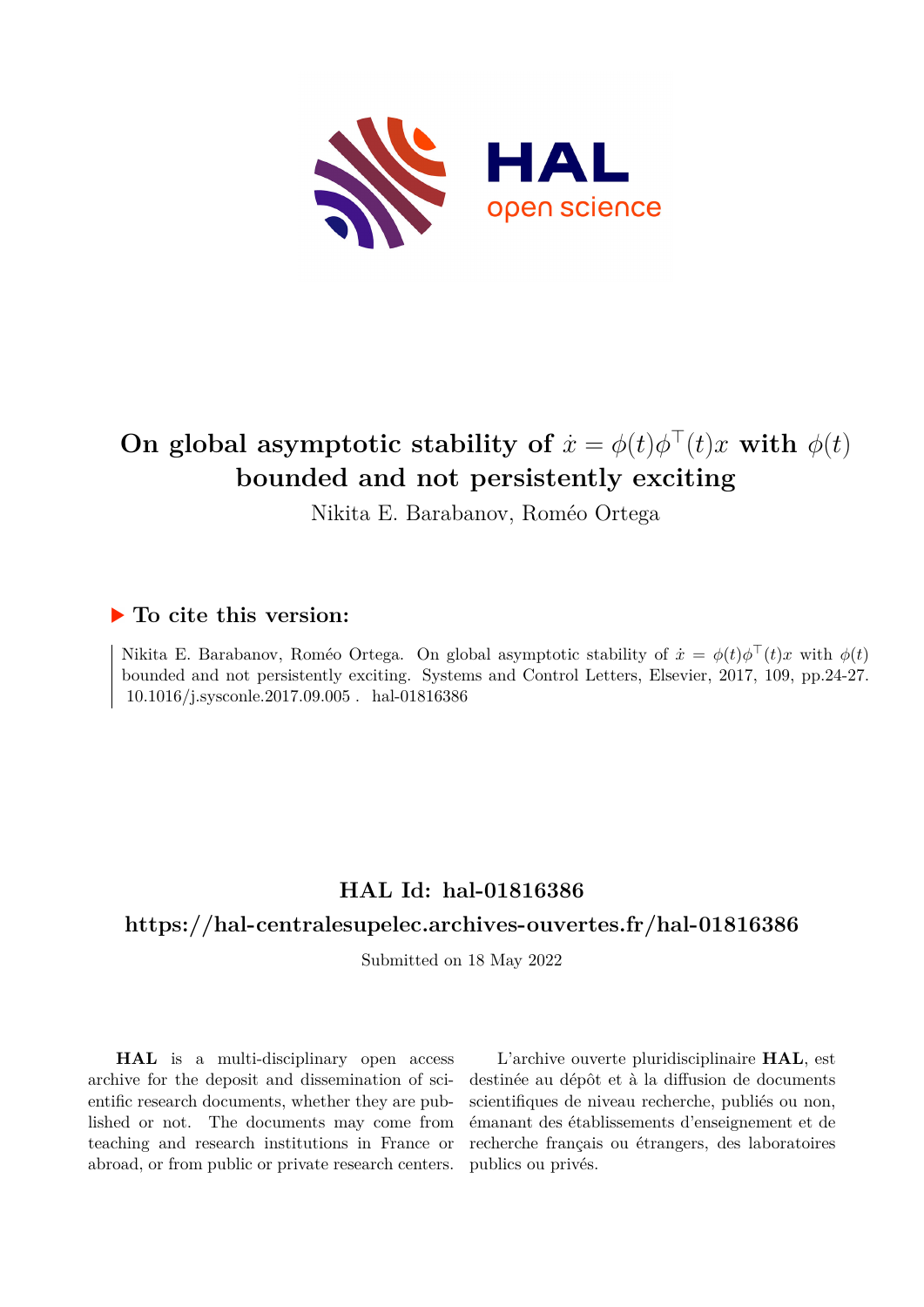# On global asymptotic stability of  $\dot{x} = -\phi(t)\phi^\top(t)x$  with  $\phi$  not persistently exciting

Nikita Barabanov a, b, Romeo Ortega c, \*

<sup>a</sup> *Department of Mathematics, North Dakota State University, Fargo, ND 58105, USA*

<sup>b</sup> *Department of Control Systems and Informatics, ITMO University, Saint Petersburg, 197101, Russia*

c *Laboratoire des Signaux et Systèmes, CNRS-SUPELEC, 91192, Gif-sur-Yvette, France*

We study global convergence to zero of the solutions of the *n*th order differential equation  $x' = \phi(t)\phi'(t)x$ . We are interested in the case when the vector  $\phi'(t)x$  is not a propositive to a series when the vector  $\phi'(t)x$ .  $\phi$  is *not persistently exciting*, which is a necessary and sufficient condition for global exponential stability. In particular, we establish new necessary conditions on φ(*t*) for global asymptotic stability of the zero equilibrium of the ''unexcited'' system. A new sufficient condition, that is strictly weaker than the ones reported in the literature, is also established. Unfortunately, it is also shown that this condition is not necessary.

#### **1. Introduction**

In this paper we study the *n*-dimensional linear time-varying (LTV) system<sup>1</sup>

$$
\dot{x} = -\phi(t)\phi^\top(t)x,\tag{1}
$$

where the function  $\phi: \mathbb{R}_+ \to \mathbb{R}^n$  is measurable and locally bounded—ensuring the forward completeness of (1). The system (1) is a particular case of that of descent algorithms of the form

$$
\dot{x} = F(x, t) \frac{\partial J(x)}{\partial x},\tag{2}
$$

when the matrix  $F(x, t) = F^{\perp}(x, t)$  is positive semidefinite but *not* positive definite and  $J(x)$  is a cost criterion to be minimised. Such equations arise when only partial information about the gradient of  $J(x)$  is available at any specific time, but over time different projections of it become available, making it possible to construct an effective descent procedure. This situation arises in identification and model reference adaptive control of linear time-invariant (LTI) systems and it has widely been studied in the literature—see the textbooks [1–4] and [5,6] for recent references. In the former case (2) reduces to (1), while in the latter it takes the form

$$
\dot{x} = \begin{bmatrix} I & B\phi^{\top}(x, t) \\ -\phi(x, t)B^{\top} & 0 \end{bmatrix} x, \tag{3}
$$

with *B* the constant, input matrix of the system. See Section 5 and [7] for a discussion on extensions of our results to this case.

Taking the derivative of the function  $|x(t)|^2$ , along the trajectories of  $(1)$ , where  $|\cdot|$  is the Euclidean norm, it is clear that it is non-increasing. Via a basic Lyapunov argument, this ensures global stability of the zero equilibrium of  $(1)^2$ . However, because the quadratic form that defines its derivative is only negative semidefinite, some further hypotheses on  $\phi(t)$  are needed to ensure its attractivity. To the best of the authors' knowledge necessary *and* sufficient conditions for global *asymptotic* stability (GAS) of (1) are conspicuous by their absence. On the other hand, it has been known for over 30 years that (1) is globally *exponentially* stable (GES) if and only if  $\phi(t)$  is *persistently exciting* (PE). That is, when there exist positive constants *T* and  $\mu$  such that

$$
\int_{t}^{t+T} \phi(s)\phi^{\top}(s)ds \ge \mu I
$$
 (4)

for all  $t > 0$ . It should be underscored that if this condition is not satisfied, system (1) may still be GAS [8].

In the paper we are interested in deriving conditions for GAS when  $\phi$  is bounded but *is not* PE<sup>3</sup> Our research is motivated by the interesting results derived in [8], where an upper bound on the state transition matrix of (1) – given in terms of  $\int_{\tau}^{t} \phi(s) \phi^{\top}(s) ds$  – is used to derive sufficient conditions for GAS. Besides the clear theoretical interest of this question, its study is further motivated

<sup>\*</sup> Corresponding author.

*E-mail address:* ortega@lss.supelec.fr (R. Ortega).

<sup>1</sup> As is customary in the systems and control literature, to avoid cluttering, whenever it is clear from the context we omit the time argument from the function *x*(*t*).

 $\sqrt{2}$  The qualifier "zero equilibrium" is omitted in the sequel.

<sup>3</sup> In view of the equivalence between GES and *uniform* GAS for linear systems [4], it is clear that we are aiming at a *non-uniform* GAS property. Also, since the system (1) is linear the qualifier ''global'' may be obviated—however, as usually done in the control literature, it is kept for clarity.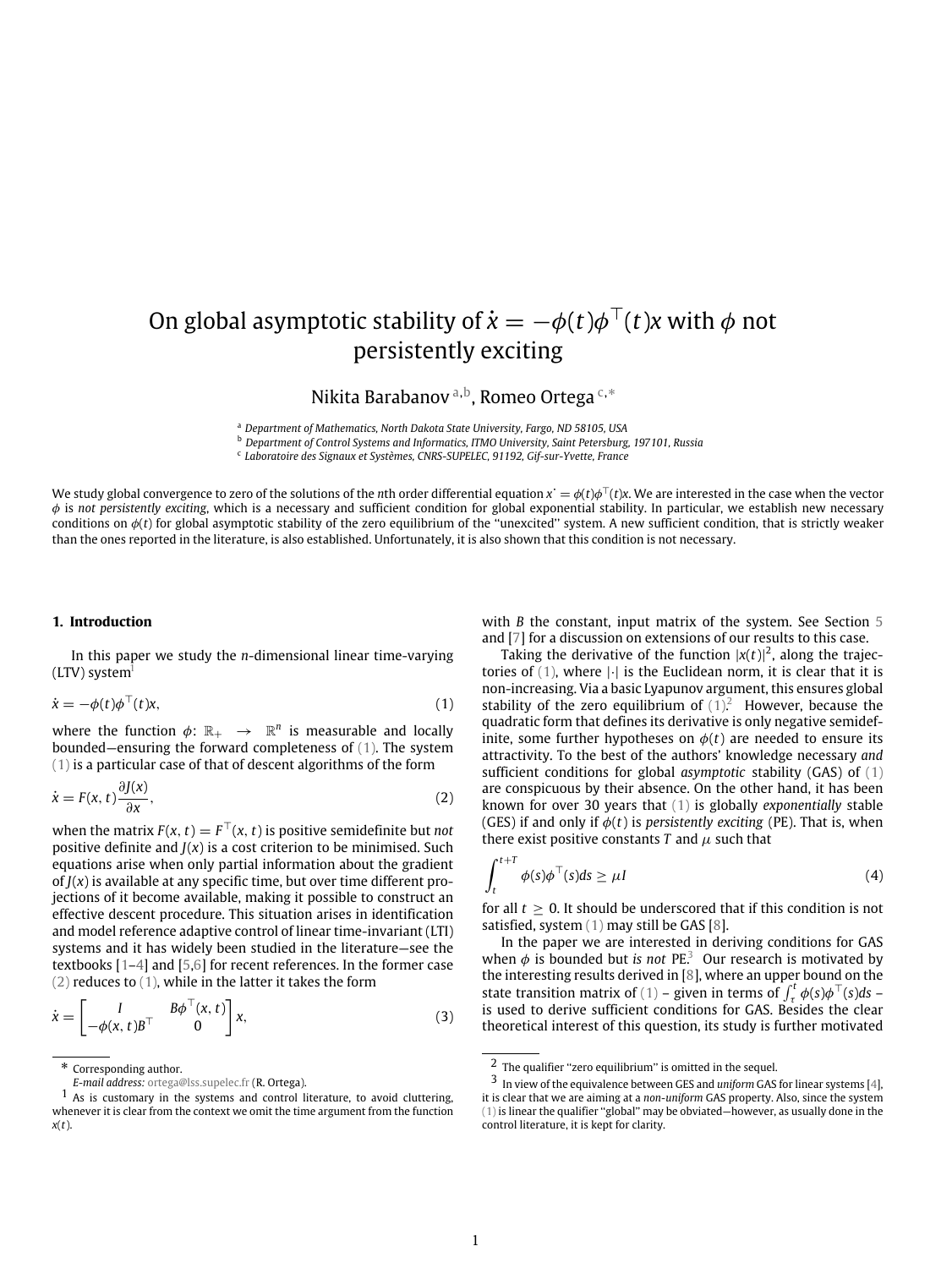by the fact that the PE condition is *difficult to verify* in some practical applications; see [9,10] for some discussion on this issue and two new adaptation schemes where PE is not required. Moreover, in many cases it is sufficient to ensure the – admittedly weaker – GAS property.

The main contribution of the paper is the development of a new technique for stability analysis of (1) based on a representation in *polar coordinates*, which is instrumental to obtain the following results.

- Present several new necessary conditions for GAS.
- Derive, as particular cases, the sufficient conditions for GAS of [8].
- Present examples of systems which have solutions not tending to a point at infinity.
- Derive a rather complete analysis of GAS of systems of order two.

To enhance readability the technically involved proofs are given in appendices at the end of the paper. Further we denote by  $|v|$  the Euclidean norm of a vector  $v \in \mathbb{R}^n$ , by  $||M||$  the induced (Euclidean) norm of a matrix  $M \in \mathbb{R}^{n \times m}$  and, for symmetric matrices, by  $\lambda_{\min}(M)$  its minimal eigenvalue.

#### **2. Polar coordinates: a necessary and sufficient condition for GAS**

In this section we give a representation of system (1) in *polar coordinates*. Namely, we express *x* as

$$
x(t) = r(t)\gamma(t) \tag{5}
$$

where

$$
r(t) := |x(t)|, \quad \gamma(t) = \frac{x(t)}{|x(t)|}.
$$
 (6)

Then,

$$
\dot{r}(t) = \frac{x(t)^{\top} \dot{x}(t)}{|x(t)|} = -\frac{\left(\phi^{\top}(t)x(t)\right)^2}{|x(t)|} = -(\phi^{\top}(t)\gamma(t))^2 r(t), \tag{7}
$$

and

$$
\dot{\gamma}(t) = \frac{\dot{x}(t)}{|x(t)|} - \frac{x(t)}{|x(t)|^2} \frac{x'(t)\dot{x}(t)}{|x(t)|} = -(\phi^\top(t)\gamma(t))\phi(t) \n+ (\phi^\top(t)\gamma(t))^2 \gamma(t).
$$
\n(8)

Notice that for every solution  $\gamma(\cdot)$  of Eq. (8) if  $|\gamma(0)| = 1$ , then  $\frac{d}{dt}|\gamma(t)| = 0$ , and therefore  $|\gamma(t)| = 1$  for all  $t \ge 0$ . In particular, it implies existence of solutions of Eqs. (7), (8) on  $\mathbb{R}^+$ .

As shown below, this change of coordinates, which has been used before to study stability of LTV systems, is essential for our future derivations. In particular, it is used in this section to obtain the following necessary and sufficient condition for GAS.

**Proposition 1.** *System* (1) *is GAS if and only if, for every solution*  $\gamma: \mathbb{R}^+ \rightarrow \mathbb{R}^n$  of the differential equation

$$
\dot{\gamma} = \gamma (\phi^{\top} \gamma)^2 - \phi (\phi^{\top} \gamma), \tag{9}
$$

*with initial condition*  $|\gamma(0)| = 1$  *we have* 

$$
\int_0^\infty (\phi^\top(s)\gamma(s))^2 ds = \infty.
$$
 (10)

**Proof.** Since  $x(t_0) = 0$  for any  $t_0$  implies  $x(t) \equiv 0$  for all  $t \ge t_0$ , we assume in the sequel that  $x(t) \neq 0$  for all *t* and the polar coordinate representation (5) is well-defined.

Eqs. (6) establish a one-to-one correspondence between non zero solutions  $x(\cdot)$  of system (1) and solutions  $\gamma(\cdot)$ ,  $r(\cdot) \neq 0$  of Eqs.  $(7)$ ,  $(8)$ . Integrating  $(7)$  we get

$$
r(t) = r(0)e^{-\int_0^t (\phi^{\top}(s)\gamma(s))^2 ds}.
$$

Hence,  $r(t) \rightarrow 0$  as  $t \rightarrow \infty$  if and only if (10) holds. This completes the proof. □

It should be underscored that the condition of Proposition 1 is given in terms of solutions of Eq. (9) with unit initial vectors. In the next sections we use this result to present conditions for GAS in terms of the function  $\phi$ .

#### **3. Necessary conditions for GAS**

The next simple proposition shows that  $\phi(t)$  should have infinite energy to ensure GAS.

**Proposition 2.** *If system* (1) *is GAS, then*

$$
\int_0^\infty |\phi(s)|^2 ds = \infty. \tag{11}
$$

**Proof.** Since  $\gamma$  is a unitary vector from Cauchy–Schwarz inequality we have that

$$
(\phi^{\top}(s)\gamma(s))^2 \leq |\phi(s)|^2
$$

for all  $s \geq 0$ . Hence, (11) is necessary for (10) to hold, completing the proof. □

This simple claim of Proposition 2 can also be established, without the polar coordinates, analysing the time derivative of the function  $|x(t)|^2$  as indicated by one of the anonymous reviewers.

The next proposition gives a less restrictive necessary condition for GAS.

**Proposition 3.** *Define the Gram matrix*

$$
F(t) := \int_0^t \phi(s)\phi^\top(s)ds.
$$
 (12)

*The condition*

$$
\lim_{t \to \infty} \|F(t)\| = \infty \tag{13}
$$

*is necessary for GAS of system* (1)*.*

**Proof.** Denote by  $e_j$  the *j*th unit vector in  $\mathbb{R}^n$ . Then, for every *s* 

$$
|\phi(s)|^2 = \sum_{j=1}^n (\phi^{\top}(s)e_j)^2
$$

and

$$
n||F(t)|| \ge \text{tr}\{F(t)\} = \sum_{j=1}^n e_j^\top F(t)e_j = \int_0^t |\phi(s)|^2 ds,
$$

,

completing the proof.  $\square$ 

The following statement, whose proof is given in Appendix A, is less trivial and shows that

$$
\lim_{t \to \infty} \lambda_{\min} \left\{ \int_0^t \phi(s) \phi^\top(s) ds \right\} = \infty \tag{14}
$$

is *necessary* for GAS of system (1). Before presenting the result it is necessary to prove the existence of the limit above, which proceeds as follows. First, recall that for all  $t_2 > t_1 > 0$  we have *F*(*t*<sub>2</sub>) ≥ *F*(*t*<sub>1</sub>) if and only if  $y<sup>⊤</sup>F(t<sub>2</sub>)y ≥ y<sup>⊤</sup>F(t<sub>1</sub>)y$  for all  $y ∈ \mathbb{R}^n$ . Then, the function  $\lambda_{\min}$ {*F*(·)} is not decreasing and, consequently, has (a finite or infinite) limit at infinity.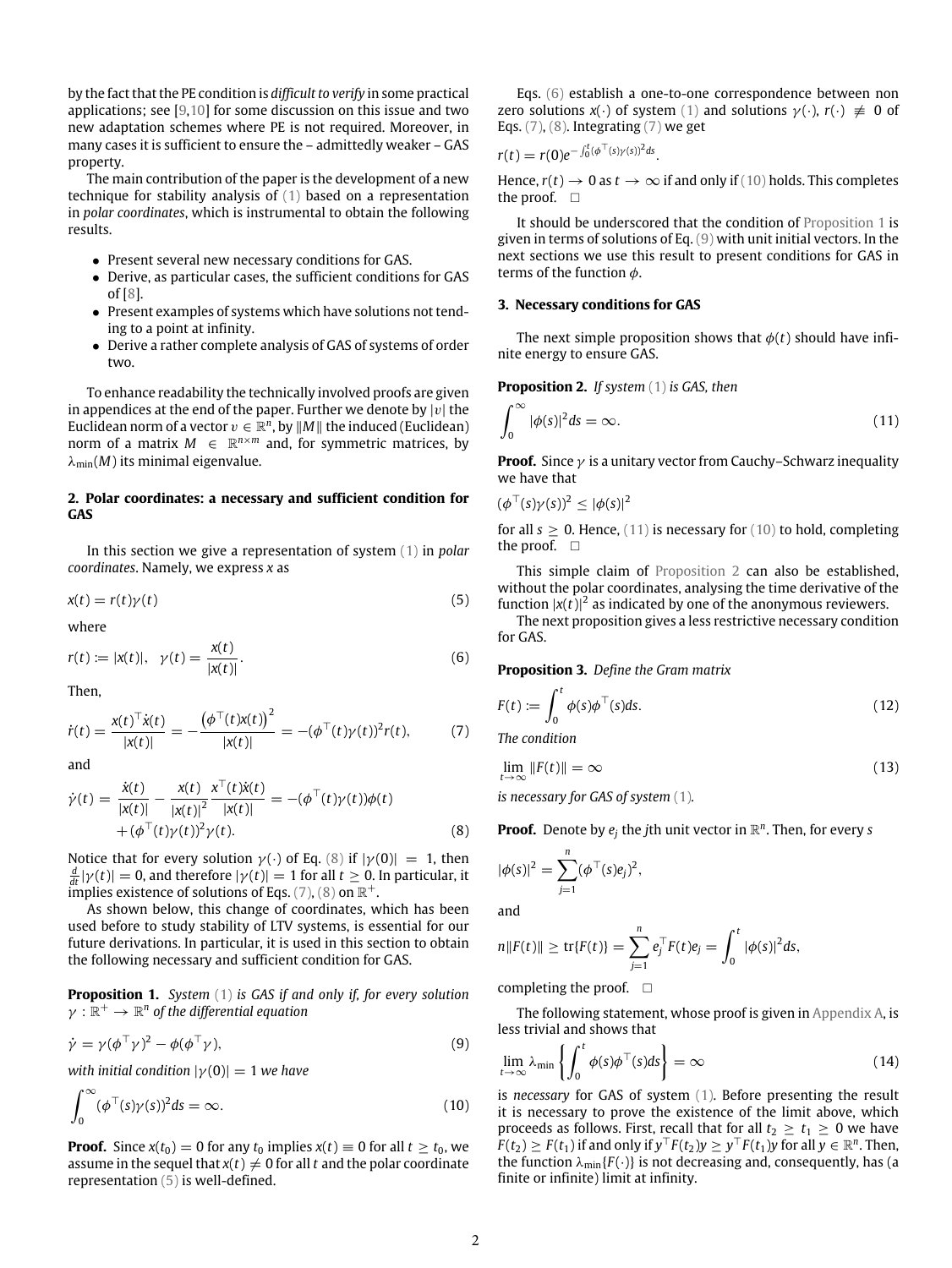#### **Proposition 4.** *Assume*

$$
\lim_{t \to \infty} \lambda_{\min} \left\{ \int_0^t \phi(s) \phi^\top(s) ds \right\} < \infty. \tag{15}
$$

*Then, system*  $(1)$  *is not GAS.*  $\Box$ 

It has been shown in [11] that the condition (13) is *not sufficient* for GAS of system  $(1)$  in the general case. In particular, in [11] a two dimensional example such that condition (13) is fulfilled but the system is not GAS is given. In this example the condition number of the Gram matrix  $F(t)$  tends to infinity as  $t \to \infty$ . Moreover, almost every solution of the system tends to a non zero point. In the proof of the next proposition – which is given in Appendix  $B$  – we also present a system for which condition (13) holds and the system is not GAS. However, in contrast with the example of [11], on one hand, the set of the condition numbers of the matrices  $F(t)$ with  $t \in \mathbb{R}^+$  is bounded, and, on the other hand, non-zero solutions have no limits at infinity.

**Proposition 5.** *There exists a bounded function*  $\phi(\cdot)$  *such that* (14) *holds and system* (1) *is not GAS.*

Notice that the system in the proof of Proposition 5 contradicts Theorem 2 of  $[12]$ . A gap in the proof is in item (d), page 21 of  $[12]$ .

#### **4. Sufficient condition for GAS**

In this section we show that the proposed approach allows to get a sufficient condition for GAS of system (1) that, to the best of our knowledge, is the strongest one and contains, as particular cases, the ones reported up to now, *e.g.*, the ones given in [8]. The proof of the proposition is given in Appendix C.

**Proposition 6.** *Assume there exist sequences of positive numbers* {*tk*}*,*  ${T_k}$ *,*  ${\mu_k}$ *, with*  $\lim_{k\to\infty} t_k = \infty$ *, such that for all k we have* 

$$
t_{k+1} \ge t_k + T_k, \tag{16}
$$

*and*

$$
\lambda_{\min} \left\{ \int_{t_k}^{t_k + T_k} \phi(t) \phi^\top(t) dt \right\} \ge \mu_k,
$$
\n(17)

*with*

$$
\sum_{k=1}^{\infty} \frac{\mu_k}{1 + \left(\int_{t_k}^{t_k + T_k} |\phi(t)|^2 dt\right)^2} = \infty.
$$
 (18)

*Then, system* (1) *is GAS.*

To gain some intuition in the connection between the condition of Proposition 6 and the standard PE condition (4) let us consider instead of (17) and (18) the more conservative conditions

$$
\lambda_{\min} \left\{ \int_{t_k}^{t_{k+1}} \phi(t) \phi^\top(t) dt \right\} \ge \mu_k,
$$
\n(19)

and

$$
\sum_{k=1}^{\infty} \frac{\mu_k}{1 + \|\phi\|_{\infty}^4 T_k^2} = \infty,
$$
\n(20)

respectively, where  $\|\cdot\|_{\infty}$  is the  $\mathcal{L}_{\infty}$  norm. First, notice that the PE condition (4) implies

$$
\lambda_{\min} \left\{ \int_{t}^{t+T} \phi(t) \phi^{\top}(t) dt \right\} \geq \mu,
$$

which compared with (19) reveals two substantial differences.

(i) The integration window is not fixed (to  $T$ ) but is now timevarying  $[t_k, t_{k+1}]$ .

(ii) The "excitation level"  $\mu$  is also time varying, but it should satisfy the non-summability condition (20).

It is interesting to check, if the criterion of Proposition 6 is necessary for GAS of system (1). The following proposition, whose proof is given in Appendix D, shows that the answer is *negative*.

**Proposition 7.** *There exists a (three dimensional) GAS system* (1) *such that, for all sequences of positive numbers*  $\{t_k\}$ *,*  $\{T_k\}$ *,*  $\{\mu_k\}$ *, for which* (16) *and* (17) *are satisfied for all k, but* (18) *is violated, that is,*

$$
\sum_{k=1}^{\infty} \frac{\mu_k}{1 + \left(\int_{t_k}^{t_k + T_k} |\phi(t)|^2 dt\right)^2} < \infty. \tag{21}
$$

#### **5. The case of two-dimensional systems**

In order to get further insight into the stability/instability mechanism of systems of the form (1), we consider in this section the particular case of order two, that is,  $n = 2$ . In this case, without loss of generality, we can represent the functions  $\phi$  and  $\gamma$  in the following form:

$$
\phi = p \begin{bmatrix} \sin(\alpha) \\ -\cos(\alpha) \end{bmatrix}, \quad \gamma = \begin{bmatrix} \cos(\varphi) \\ \sin(\varphi) \end{bmatrix},
$$

where  $p, \alpha, \varphi$  are scalar, measurable functions,  $\varphi$  is differentiable and *p* is a bounded, non negative function. With this notation Eqs. (9) and (10) of Proposition 1 acquire the form

$$
\dot{\varphi}(-\sin(\varphi)) = p^2[\cos(\varphi)\sin^2(\alpha - \varphi) - \sin(\alpha)\sin(\alpha - \varphi)] \n\dot{\varphi}\cos(\varphi) = p^2[\sin(\varphi)\sin^2(\alpha - \varphi) + \cos(\alpha)\sin(\alpha - \varphi)],
$$
\n(22)

and

$$
\int_0^\infty p^2(t)\sin^2(\alpha(t) - \varphi(t))dt = \infty,
$$
\n(23)

respectively. After some simple manipulations, Eqs. (22) may be reduced to the single equation

$$
\dot{\varphi} = \frac{p^2}{2}\sin[2(\alpha - \varphi)].\tag{24}
$$

Thus, Propositions 1 and 4 take the following form.

**Proposition 8.** *Assume n* = 2 *and fix*  $\phi$ *, hence, p and*  $\alpha$ *. System* (1) *is GAS if and only if for every solution*  $\varphi(\cdot)$  *of* Eq. (24) *the equality* (23) *holds. Moreover, a necessary condition for GAS is*

$$
\lim_{t \to \infty} \lambda_{\min} \left\{ \int_0^t p^2(s) \begin{bmatrix} \sin^2(\alpha(s)) & -\sin(\alpha(s))\cos(\alpha(s)) \\ -\sin(\alpha(s))\cos(\alpha(s)) & \cos^2(\alpha(s)) \end{bmatrix} ds \right\} \tag{25}
$$

The example in the proof of Proposition 5 and the example in [11] may be easily analysed using this proposition. In [11] the function  $\alpha$  is piecewise constant and tends to zero at infinity and such that condition (25) holds but (23) does not hold. In the example in the proof of Proposition 5 the function  $\alpha$  is continuous, increasing to infinity, piecewise linear, with slope tending to zero, and such that, again, condition (25) holds, but (23) does not hold.

Equipped with Proposition 8 it is easy to construct other examples. Assume the function  $\alpha$  is differentiable with bounded derivative. Denote  $z := 2(\varphi - \alpha)$ . Then, (24) takes the form

$$
\dot{z} = -p^2 \sin(z) - 2\dot{\alpha}.\tag{26}
$$

Assume  $p(t) \equiv 1$  and  $\dot{\alpha}(t) \to 0$ ,  $\alpha(t) \to \infty$  as  $t \to \infty$ . Then, (25) holds. If  $\dot{\alpha} \in \mathcal{L}_2$ , then  $z \in \mathcal{L}_2$  for all solutions  $z(\cdot)$  of system (26), and system (1) *is not* GAS. This is true, for example, for  $\alpha(t) = (1 + t)^v$ with  $\nu \in (0, \frac{1}{2})$ .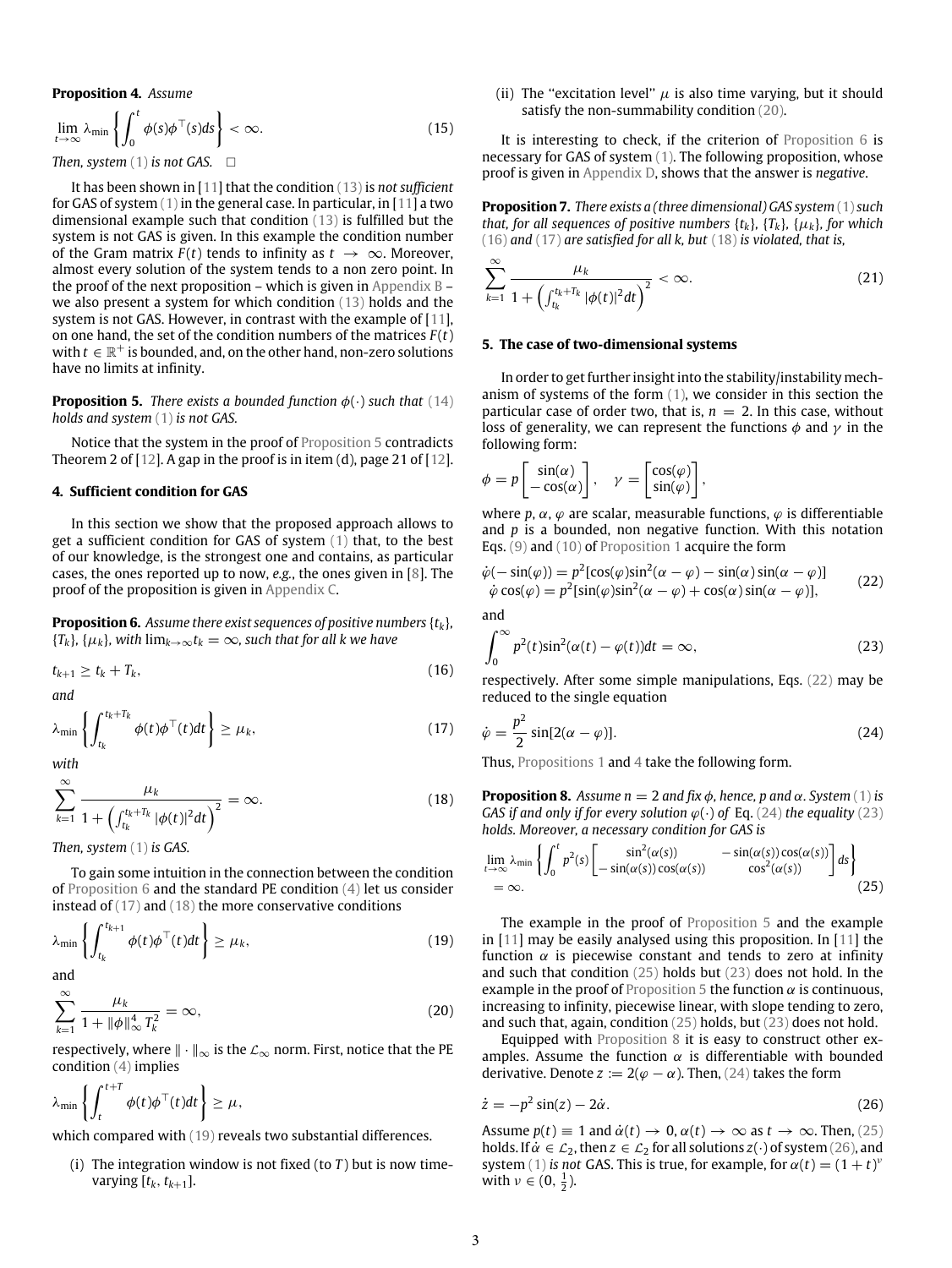#### **6. Discussion and future extensions**

The following remarks concerning our problem formulation and results are in order.

**R1** The assumption of bounded  $\phi$  is done without loss of generality. Indeed, to obtain a bounded function it is possible to replace  $\phi(t)$ by a normalised term. Two normalisations used in the adaptive control literature [2–4] are the static

$$
\frac{\phi(t)}{\sqrt{1+|\phi(t)|^2}}
$$

or the dynamic normalisation

$$
\frac{\phi(t)}{\sqrt{\rho(t)}}, \dot{\rho}(t) = -\lambda \rho(t) + |\phi(t)|^2, \lambda > 0.
$$

**R2** Proposition 3 can be extended to general LTV systems to recover the following result reported in Corollary 3.3.5 of [13]. The proof of the claim is given in Appendix E.

**Proposition 9.** *Consider the system*  $\dot{x} = A(t)x$  where  $x \in \mathbb{R}^n$  and the *elements of the matrix function*  $A : \mathbb{R}_+ \to \mathbb{R}^{n \times n}$  *are measurable functions. The following implication is true*

$$
\int_0^\infty \|A(t)\|dt < \infty \implies \lim_{t \to \infty} x(t) \neq 0 \text{ for any } x(\cdot) \neq 0. \tag{27}
$$

**R3** In [8] it is proven that the state transition matrix of (1), denoted  $\mathfrak{T}(t, \tau)$ , satisfies

$$
\mathfrak{T}^{\top}(t,\tau)\mathfrak{T}(t,\tau) \leq I - \frac{\int_{\tau}^{t} \phi(s)\phi^{\top}(s)ds}{1 + \left(\int_{\tau}^{t} |\phi(s)|^{2}ds\right)^{2}}.
$$
\n(28)

This result is then used to derive a sufficient condition for GAS similar to the one given in Proposition  $6<sup>4</sup>$ 

**R4** Regarding least-squares estimators it is interesting to note that condition (14) is necessary and sufficient for parameter convergence—see, for instance, the proof of Proposition 4.3.4 in [2]. Under these conditions the covariance matrix tends to zero, with the unfortunate consequence that the least squares estimator looses adaptation *alertness* hampering its ability to track parameter variations, which is the main motivation in recursive estimation and adaptive systems.

**R5** It is shown in [8] that the derivations to obtain (28) apply *verbatim* to the difference equation

$$
x_{t+1} = \phi_t \phi_t^\top x_t \tag{29}
$$

yielding conditions for GAS of (29) that are strictly weaker than the usual PE condition for discrete-time systems.

**R6** Some of the results reported in this paper have been recently extended in [7] to the case of system (3). As indicated in the introduction this situation arises in model reference adaptive control of LTI systems.

**R7** The results reported in the paper do not answer the question of necessary *and* sufficient conditions for GAS—a fundamental open question that we are now investigating. It would be particularly interesting to find conditions that, in contrast to the ones given here, are ''robust'' in the identification (and adaptive control) context.

#### **Acknowledgements**

The authors would like to thank Laurent Praly for an early version of [8], which motivated our research, and for many useful discussions. They are also grateful to Rodolphe Sepulchre that brought the important reference [11] to their attention and to the anonymous reviewers for their highly thorough and professional revision of our paper that significantly helped us to improve the clarity of our contribution. This article is supported by the Ministry of Education and Science of Russian Federation (project 14.Z50.31.0031) and Government of Russian Federation (grant 074-U01, GOSZADANIE 2014/190 (project 2118)).

#### **Appendix A. Proof of Proposition 4**

As it was pointed out in Section 3, the function  $\lambda_{\min}$  {*F*( $\cdot$ )} is nondecreasing and has a limit as  $t \to \infty$ . Denote by  $\ell$  the limit in (15). Then for every  $t \geq 0$  the set

$$
S(t) = \{ y \in \mathbb{R}^n : |y| = 1, y^{\top} F(t) y \le \ell + 1 \}
$$

contains a unit eigenvector of  $F(t)$  corresponding to the minimal eigenvalue of  $F(t)$ . The sets  $S(t)$  are closed, bounded, and nonempty. Moreover, the sets are non increasing, in the sense that, for all  $t_2 > t_1$ , we have  $S(t_2) \subseteq S(t_1)$ , because  $F(t_2) \geq F(t_1)$ . Hence, the intersection *S* =  $\bigcap_{t>0} S(t)$  is non-empty, *i.e.*, there exists a vector *b* ∈ *S*(*t*). Since *b* ∈ *S*(*t*) for all *t*  $≥$  0, we have

$$
\int_0^\infty (b^\top \phi(t))^2 dt < \infty.
$$

Now, fix a positive number *T* such that

$$
\int_{T}^{\infty} (b^{\top} \phi(\tau))^2 d\tau < 1.
$$
 (A.1)

Integrate (9) over  $[T, \tau]$  to get

$$
\gamma(\tau) = e^{\int_T^{\tau} (\phi^{\top}(s)\gamma(s))^2 ds} \gamma(T)
$$
  
 
$$
- \int_T^{\tau} \phi(s)(\phi^{\top}(s)\gamma(s))e^{\int_s^{\tau} (\phi^{\top}(u)\gamma(u))^2 du} ds.
$$
 (A.2)

Multiply the second right hand term of (A.2) by the row vector *b* ⊤ from the left, and use the Cauchy–Schwarz inequality to get the upper bound

$$
\begin{split} &\left[\int_{T}^{\tau} (b^{\top} \phi(s))(\phi^{\top}(s)\gamma(s))e^{\int_{s}^{\tau} (\phi^{\top}(u)\gamma(u))^{2}du} ds\right]^{2} \\ &\leq \int_{T}^{\tau} (b^{\top} \phi(s))^{2} ds \int_{T}^{\tau} (\phi(s)\gamma(s))^{2} e^{2\int_{s}^{\tau} (\phi^{\top}(u)\gamma(u))^{2}du} ds \\ &=\int_{T}^{\tau} (b^{\top} \phi(s))^{2} ds \left[ -\frac{1}{2} e^{2\int_{s}^{\tau} (\phi^{\top}(u)\gamma(u))^{2}du} \right]_{s=T}^{s=\tau} \\ &=\frac{1}{2} \int_{T}^{\tau} (b^{\top} \phi(s))^{2} ds [e^{2\int_{T}^{\tau} (\phi^{\top}(s)\gamma(s))^{2}ds} - 1]. \end{split}
$$

Therefore,

$$
\begin{aligned} & \|\int_{T}^{\tau}(b^{\top}\phi(s))(\phi^{\top}(s)\gamma(s))\ e^{\int_{s}^{\tau}(\phi^{\top}(u)\gamma(u))^{2}du}ds| \\ &\leq \sqrt{\frac{1}{2}\int_{T}^{\tau}(b^{\top}\phi(s))^{2}ds}\ e^{\int_{T}^{\tau}(\phi^{\top}(u)\gamma(u))^{2}du} \\ &<\frac{1}{\sqrt{2}}e^{\int_{T}^{\tau}(\phi^{\top}(s)\gamma(s))^{2}ds}, \end{aligned}
$$

where have invoked  $(A, 1)$  to get the second inequality.

Now, system (1) is linear. Therefore, for every vector  $z \in \mathbb{R}^n$ there exists a vector  $x_0 \in \mathbb{R}^n$  such that for a solution of Eq. (1) with initial condition  $x(0) = x_0$  we have  $x(T) = z$ . We take *z* such that  $z/|z| = b$ . Denote  $\gamma(t) = x(t)/|x(t)|$ . For this solution equality

<sup>4</sup> In the first version of [8] the convergence condition is given with a sliding window of bounded width, *i.e.*,  $[t_k, t_k + 1] \subset [t_k, t_k + T]$  in the Gramian and a constant "excitation level  $\mu$ . Inspired by the present paper this condition was later sharpened to match the one given in Proposition 6.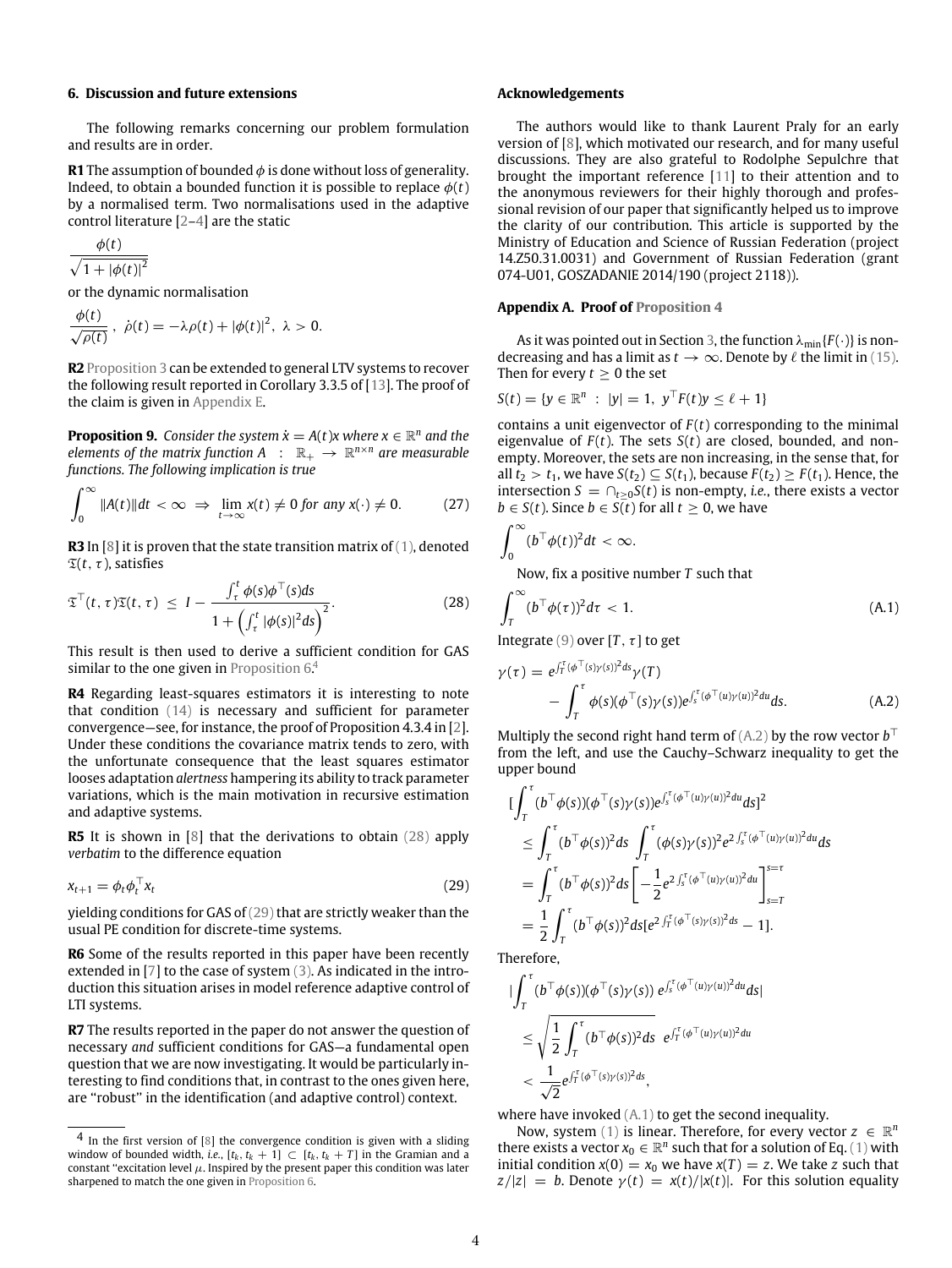(A.2) implies

$$
1\geq |b^\top \gamma(\tau)|\geq e^{\int_T^\tau(\phi^\top(s)\gamma(s))^2ds}(1-\frac{1}{\sqrt{2}})
$$

for all  $\tau > T$ . Hence,

$$
\int_T^{\infty} (\phi^{\top}(s)\gamma(s))^2 ds \leq \ln\left(\frac{\sqrt{2}}{\sqrt{2}-1}\right).
$$

From the bound above we conclude that

$$
\int_0^\infty (\phi^\top(s)\gamma(s))^2 ds < \infty.
$$

As shown in Proposition 1, under this condition, (1) is not GAS, which completes the proof.

#### **Appendix B. Proof of Proposition 5**

Consider the two-dimensional system (1) with

$$
\phi(t) = \begin{pmatrix} \sin \epsilon t \\ \cos \epsilon t \end{pmatrix},\tag{B.1}
$$

where  $\epsilon$  is a number,  $\epsilon \in (0, 1/2)$ ,  $x(0) = (1, 0)^\top$  and  $t \ge 0$ . To solve system (1) introduce new variables:

 $y := \begin{cases} \sin \epsilon t & \cos \epsilon t \\ -\cos \epsilon t & \sin \epsilon t \end{cases}$  $-\cos \epsilon t$  sin $\epsilon t$ ) *x*.

In the new variables *y* system (1) has the form

$$
\dot{y} = \begin{pmatrix} -1 & -\epsilon \\ \epsilon & 0 \end{pmatrix} y. \tag{B.2}
$$

The eigenvalues of the system matrix of (B.2) are

$$
\lambda_+=\frac{-1+\sqrt{1-4\varepsilon^2}}{2},\,\,\lambda_-=\frac{-1-\sqrt{1-4\varepsilon^2}}{2}
$$

and the initial condition, associated to *x*(0), is  $y(0) = (0, -1)^T$ . Some tedious calculations show that

$$
y(t) = \frac{\epsilon}{\beta} \left( \frac{e^{\lambda + t} - e^{\lambda - t}}{\epsilon} + e^{\lambda - t} \frac{\lambda - t}{\epsilon} \right),
$$

where we defined the constant

$$
\beta := \lambda_+ - \lambda_- = \sqrt{1 - 4\epsilon^2}.
$$

From the definition of *y* we get

$$
x(t) = \begin{pmatrix} \sin \epsilon t & -\cos \epsilon t \\ \cos \epsilon t & \sin \epsilon t \end{pmatrix} y(t)
$$
  
= 
$$
\frac{\epsilon}{\beta} \begin{pmatrix} e^{\lambda + t} (\sin \epsilon t + \frac{\lambda_{+} + 1}{\epsilon} \cos \epsilon t) - e^{\lambda - t} (\sin \epsilon t + \frac{\lambda_{-} + 1}{\epsilon} \cos \epsilon t) \\ e^{\lambda + t} (\cos \epsilon t - \frac{\lambda_{+} + 1}{\epsilon} \sin \epsilon t) - e^{\lambda - t} (\cos \epsilon t - \frac{\lambda_{-} + 1}{\epsilon} \sin \epsilon t) \end{pmatrix}.
$$

Notice that the components  $x_1(t)$  and  $x_2(t)$  of the vector  $x(t)$  are products of sinusoidal functions and decreasing exponents. Denote by  $\bar{t}$  the second positive zero of the function  $x_2(t)$ . It may be shown that  $\bar{t} \in [\frac{2\pi}{\epsilon}, \frac{2\pi}{\epsilon} + \frac{\pi}{2\epsilon}]$ , and  $x_1(\bar{t}) \in (0, 1)$ . Some simple calculations show that

$$
1 > |x(\bar{t})|^2 = |x_1(\bar{t})|^2
$$
  
=  $\frac{\epsilon^2}{\beta^2} [e^{2\lambda + \bar{t}} (1 + (\frac{\lambda_+ + 1}{\epsilon})^2) + e^{2\lambda - \bar{t}} (1 + (\frac{\lambda_- + 1}{\epsilon})^2)$   
+  $2e^{(\lambda_+ + \lambda_-)\bar{t}} (-1 - \frac{(\lambda_+ + 1)(\lambda_- + 1)}{\epsilon^2})]$   
=  $\frac{\epsilon^2}{\beta^2} [e^{2\lambda_+ \bar{t}} - 10e^{-\bar{t}} + e^{2\lambda_- \bar{t}}] + e^{2\lambda_+ \bar{t}} (\frac{1 + \beta}{2\beta})^2 + e^{2\lambda_- \bar{t}} (\frac{1 - \beta}{2\beta})^2$   
 $\ge e^{2\lambda_+ \bar{t}} = e^{-\frac{4\epsilon^2 \bar{t}}{1 + \beta}} \ge e^{-8\pi \epsilon}$ 

where we have used the fact that  $x_2(\bar{t}) = 0$  in the first identity.

Define  $\bar{t}_1 := \bar{t}$ ,  $\epsilon_1 := \epsilon$  and  $\epsilon_2 := \frac{1}{2} \epsilon_1$ . Denote by  $t_2$  the second positive zero of the function  $x_2(\bar{t}_1 + t)$ . Then,  $t_2 \in \left[\frac{2\pi}{\epsilon_2}, \frac{2\pi}{\epsilon_2} + \frac{\pi}{2\epsilon_2}\right]$ . Now, we have a similar situation as at the beginning, but the initial value is  $(x(t_1), 0)^\top$  rather than  $(1, 0)^\top$ , and they are given at point  $t = t_1$ . Consequently, invoking the lower bound obtained above, we get

$$
x_1(\bar{t}_1+t_2) > e^{-8\pi\epsilon_2}x_1(\bar{t}_1).
$$

Repeating this construction for  $k = 1, \ldots, \infty$  we see that, in each interval  $(\bar{t}_k, \bar{t}_{k+1})$ , we have Eq. (1) with function  $\phi$  given by Eq. (B.1) where  $\epsilon$  is replaced by  $\epsilon_k = \frac{\epsilon}{2^k}$  and with initial conditions

$$
x(\overline{t}_k) = \begin{pmatrix} x_1(\overline{t}_k) \\ 0 \end{pmatrix},
$$

where  $x_1(\bar{t}_k) \in (0, e^{-8\pi \sum_{j=1}^k \epsilon_j}].$  From here we conclude that

$$
x_1(\bar{t}_k) \geq e^{-8\pi \sum_{j=0}^k 2^{-k} \epsilon} \geq e^{-16\pi \epsilon} > 0,
$$

and the function *x*(*t*) *does not* tend to zero at infinity.

On the other hand, setting  $t_0 = 0$ , we have that

$$
\lambda_{\min} \left\{ \int_0^{\tilde{t}_{k+1}} \phi(\tau) \phi^{\top}(\tau) d\tau \right\} \n= \lambda_{\min} \left\{ \sum_{j=0}^k \int_{\tilde{t}_j}^{\tilde{t}_{j+1}} \phi(\tau) \phi^{\top}(\tau) d\tau \right\} \n\geq \lambda_{\min} \left\{ \sum_{j=0}^k \int_0^{\frac{2\pi}{\epsilon_j}} \left( \frac{\sin^2 \epsilon_j \tau}{\sin \epsilon_j \tau \cos \epsilon_j \tau} - \frac{\sin \epsilon_j \tau \cos \epsilon_j \tau}{\cos^2 \epsilon_j \tau} \right) dt \right\} \n= \lambda_{\min} \left\{ \sum_{j=0}^k \left( \frac{\pi}{\epsilon_j} - 0 \right) \right\},
$$

which tends to infinity as  $k \to \infty$ . Notice, that the condition number of the Gram matrix  $F(T)$  is not bigger than three for  $T >$  $\frac{2\pi}{\epsilon}$ . The proof is complete.

#### **Appendix C. Proof of Proposition 6**

Our goal is to show that there exists a positive number *c* such that for every solution  $\gamma(\cdot)$  of Eq. (9) with  $|\gamma(t)| \equiv 1$  and for all k we have

$$
\int_{t_k}^{t_k+T_k} [\phi^\top(\tau)\gamma(\tau)]^2 d\tau \geq c \frac{\mu_k}{1 + (\int_{t_k}^{t_k+T_k} |\phi(s)|^2 ds)^2}.
$$
 (C.1)

This condition – together with (18) – implies (10). Then, according to Proposition 1, system (1) is GAS.

It is sufficient to show that there exists a positive number *c* such that for all positive numbers  $T$ ,  $\mu$  satisfying

$$
\int_0^T \phi(s)\phi(s)^{\top}ds \geq \mu I,
$$

and all solutions  $\gamma(\cdot)$  of Eq. (9) with  $|\gamma(0)| = 1$  we have

$$
\int_0^T [\phi^\top(s)\gamma(s)]^2 ds \ge c \frac{\mu}{1 + (\int_0^T |\phi(s)|^2 ds)^2}.
$$
 (C.2)

Towards this end, we integrate (9) over [0,  $\tau$ ] yielding

$$
\gamma(\tau) = e^{\int_0^{\tau} (\phi^{\top}(s)\gamma(s))^2 ds} \gamma(0)
$$
  
 
$$
- \int_0^{\tau} \phi(s) \phi^{\top}(s) \gamma(s) e^{\int_s^{\tau} (\phi^{\top}(u)\gamma(u))^2 du} ds,
$$
 (C.3)